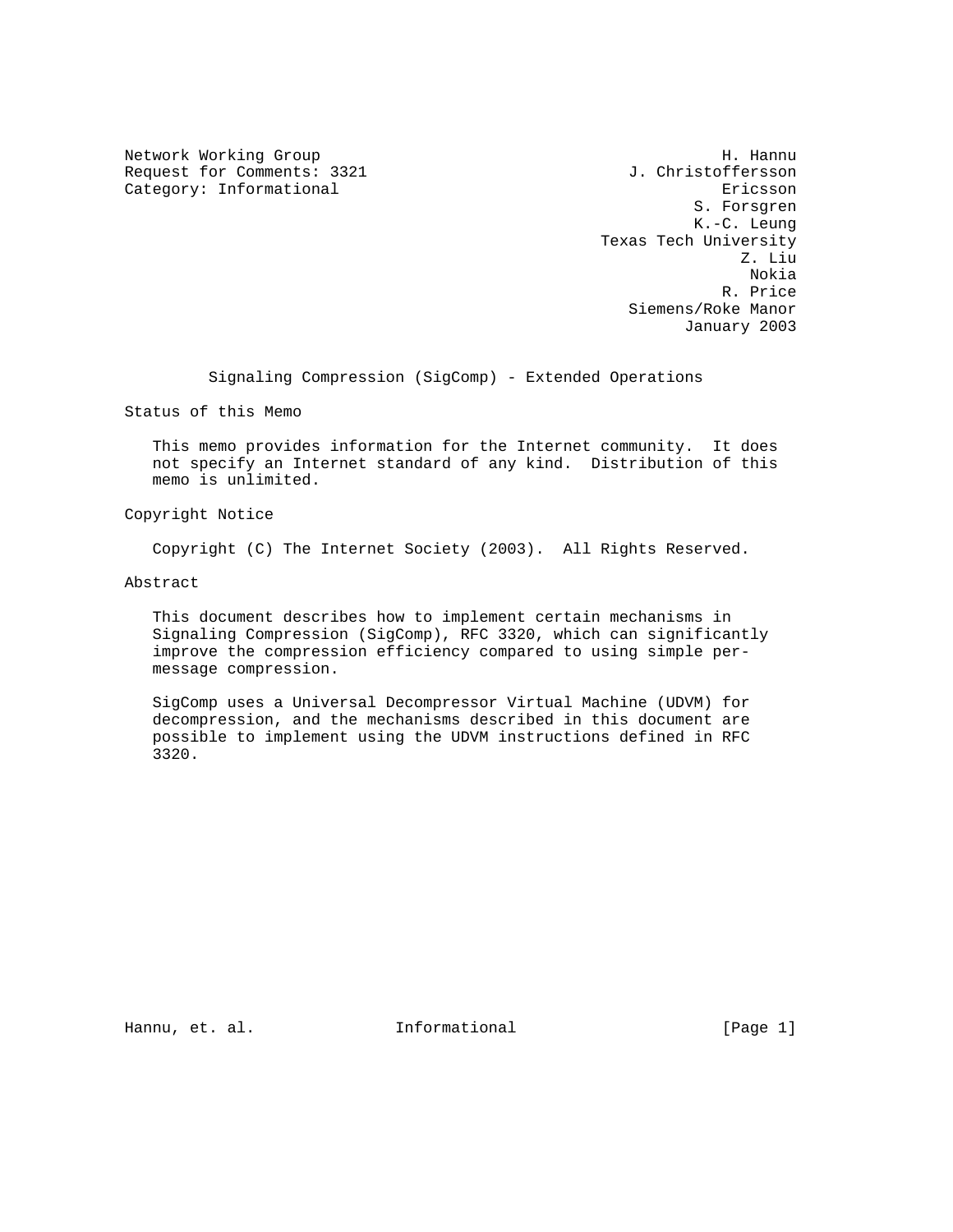Table of Contents

| 2.             |                                                  |
|----------------|--------------------------------------------------|
| २              | Architectural View of Feedback4                  |
| 4 <sup>1</sup> |                                                  |
| 5.             |                                                  |
| б.             |                                                  |
| $7^{\circ}$    |                                                  |
| 8              |                                                  |
| 9              |                                                  |
|                | 10. Intellectual Property Right Considerations17 |
|                |                                                  |
|                |                                                  |
|                |                                                  |

## 1. Introduction

 This document describes how to implement mechanisms with [SIGCOMP] to significantly improve the compression efficiency compared to per message compression.

 One such mechanism is to use previously sent messages in the SigComp compression process, referred to as dynamic compression. In order to utilize information from previously sent messages, it is necessary for a compressor to gain knowledge about the reception of these messages. For a reliable transport, such as TCP, this is guaranteed. For an unreliable transport however, the SigComp protocol can be used to provide such a functionality itself. That functionality is described in this document and is referred to as explicit acknowledgement.

 Another mechanism that will improve the compression efficiency of SigComp, especially when SigComp is applied to protocols that are of request/response type, is shared compression. This involves using received messages in the SigComp compression process. In particular the compression of the first few messages will gain from shared compression. Shared compression is described in this document.

 For better understanding of this document the reader should be familiar with the concept of [SIGCOMP].

Hannu, et. al. 10 Informational 10 100 [Page 2]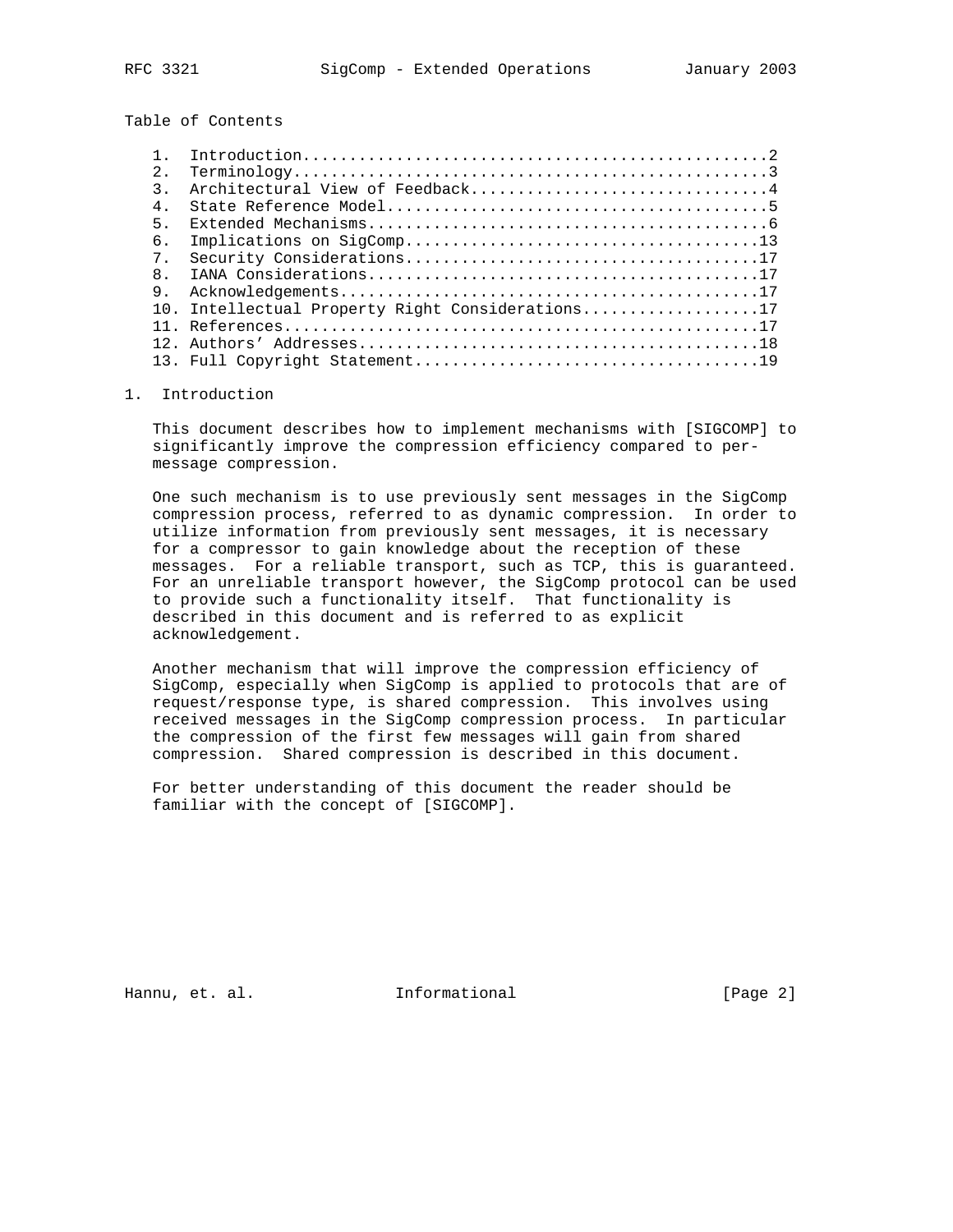## 2. Terminology

 The reader should consult [SIGCOMP] for definitions of terminology, since this document uses the same terminology. Further terminology is defined below.

#### Compressor

 Entity that encodes application messages using a certain compression algorithm and keeps track of state that can be used for compression. The compressor is responsible for ensuring that the messages it generates can be decompressed by the remote UDVM.

#### Decompressor

 The decompressor is responsible for converting a SigComp message into uncompressed data. Decompression functionality is provided by the UDVM.

#### Dynamic compression

 Compression relative to messages sent prior to the current compressed message.

#### Explicit acknowledgement

 Acknowledgement for a state. The acknowledgment is explicitly sent from a decompressor to its remote compressor. The acknowledgement should be piggybacked onto a SigComp message in order not to create additional security risks.

#### Shared compression

 Compression relative to messages received by the local endpoint prior to the current compressed message.

## Shared state

 A state used for shared compression consists only of an uncompressed message. This makes the state independent of the compression algorithm.

Hannu, et. al. **Informational** [Page 3]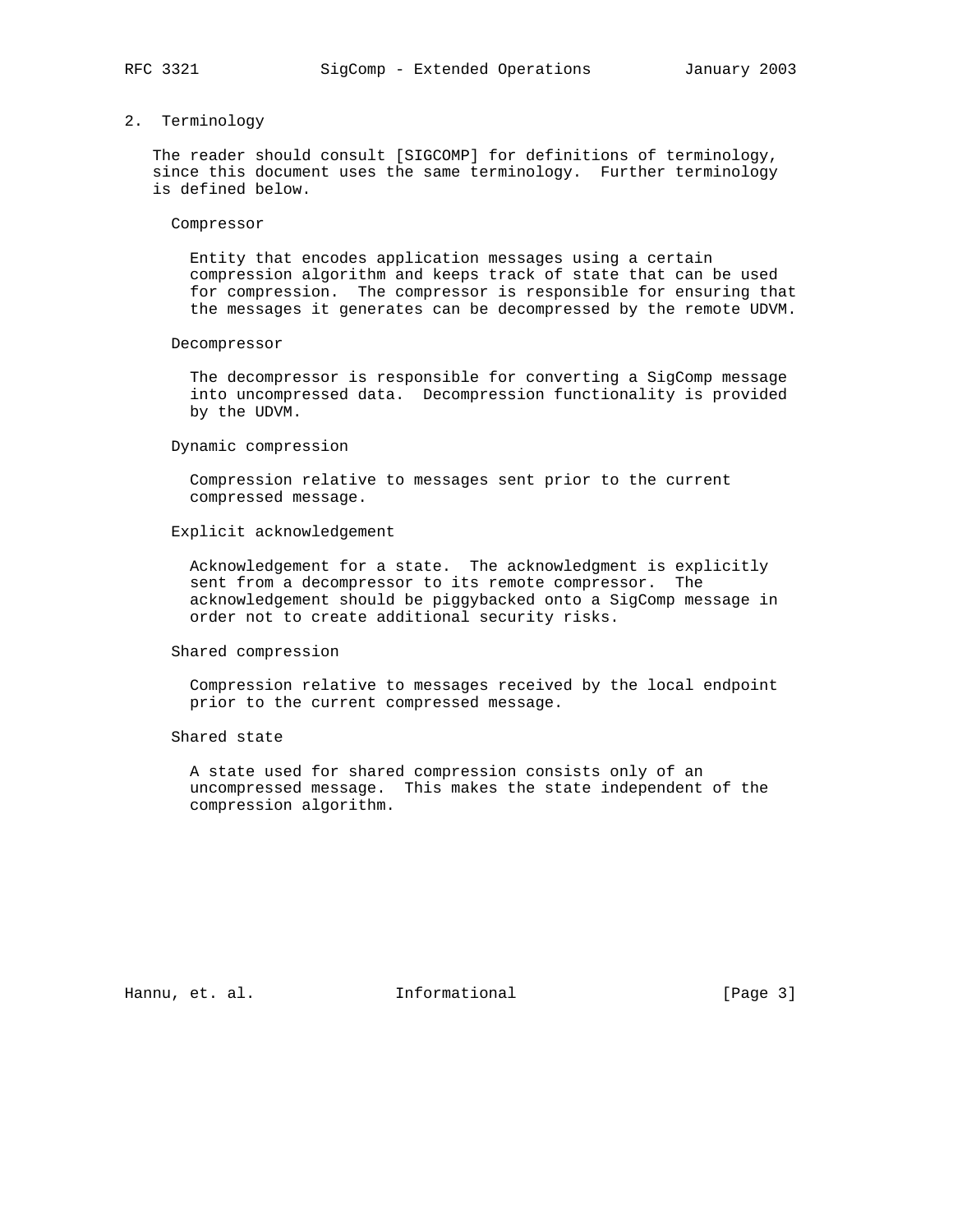State identifier

Reference used to access a previously created item of state.

- shared\_state\_id

State identifier of a shared state.

- acked\_state\_id

 State identifier of a state that is acknowledged as successfully saved by the decompressor.

3. Architectural View of Feedback

 SigComp has a request/response mechanism to provide feedback between endpoints, see Figure 1. This particular functionality of SigComp is used in this document to provide support for the mechanisms described in this document.

| Endpoint 1     | Endpoint 2                         |
|----------------|------------------------------------|
| Compressor 1   | Decompressor 2<br>*<br>$- + - - +$ |
| _____________  |                                    |
| Decompressor 1 | Compressor 2                       |

Figure 1. Architectural view

 The feedback functionality of SigComp is used in this document to provide a mechanism for a SigComp endpoint to confirm which states have been established by its remote SigComp endpoint during the lifetime of a SigComp compartment. The established state confirmations are referred to as acknowledgments. Depending on the established states this particular type of feedback may or may not be used to increase the compression efficiency.

Hannu, et. al. **Informational** [Page 4]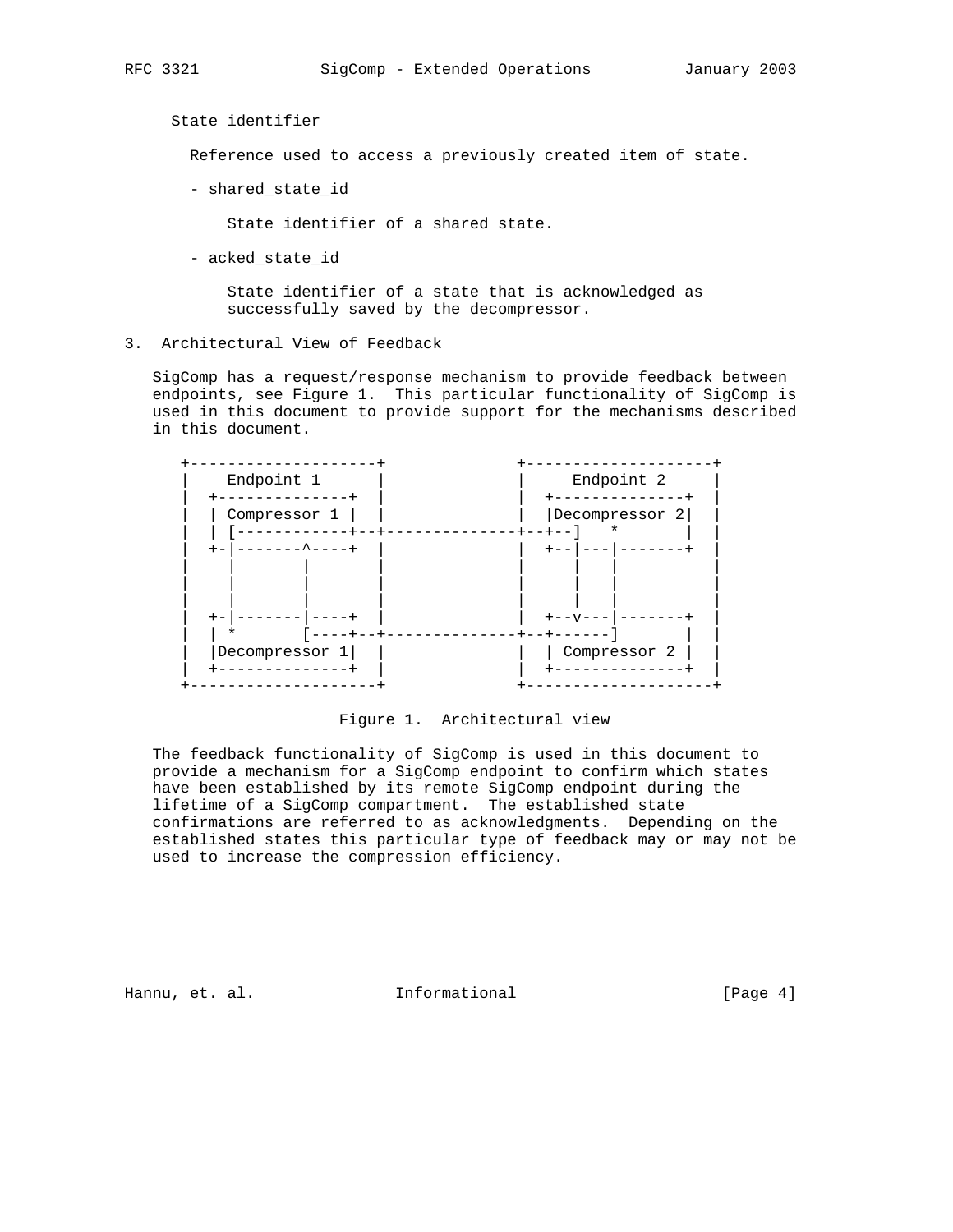The following sections describe how the SigComp functionality of providing feedback information is used to support the mechanisms described in this document. Section 4 describes the state reference model of SigComp. Section 5 continues with a general description of the mechanisms and Section 6 describes the implications of some of the mechanisms on basic SigComp.

4. State Reference Model

 A UDVM may want to save the status of its memory, and this status is referred to as a state. As explained in [SIGCOMP] a state save request may or may not be granted by the application. For later reference to a saved state, e.g., if the UDVM is to be loaded with this state, a reference is needed to locate the specific state. This reference is called a state identifier.

4.1. Overview of State Reference with Dynamic Compression

 When compressor 1 compresses a message m it uses the information corresponding to a SigComp state that its remote decompressor 2 has established and acknowledged. If compressor 1 wishes to use the new state for compression of later messages it must save the new state. The new state contains information from the former state and from m. When an acknowledgement is received for this new state, compressor 1 can utilize the new state in the compression process. Below is an overview of the model together with an example of a message flow.

Saved state(s)

 A state which is expected to be used for compression/decompression of later messages.

Acked state(s)

 An acked state is a saved state for which the compressor has received an acknowledgement, i.e., the state has been established at the remote decompressor. The compressor must only use states that are established at the remote decompressor, otherwise a decompression failure will occur. For this reason, acknowledgements are necessary, at least for unreliable transport.

Hannu, et. al. **Informational** [Page 5]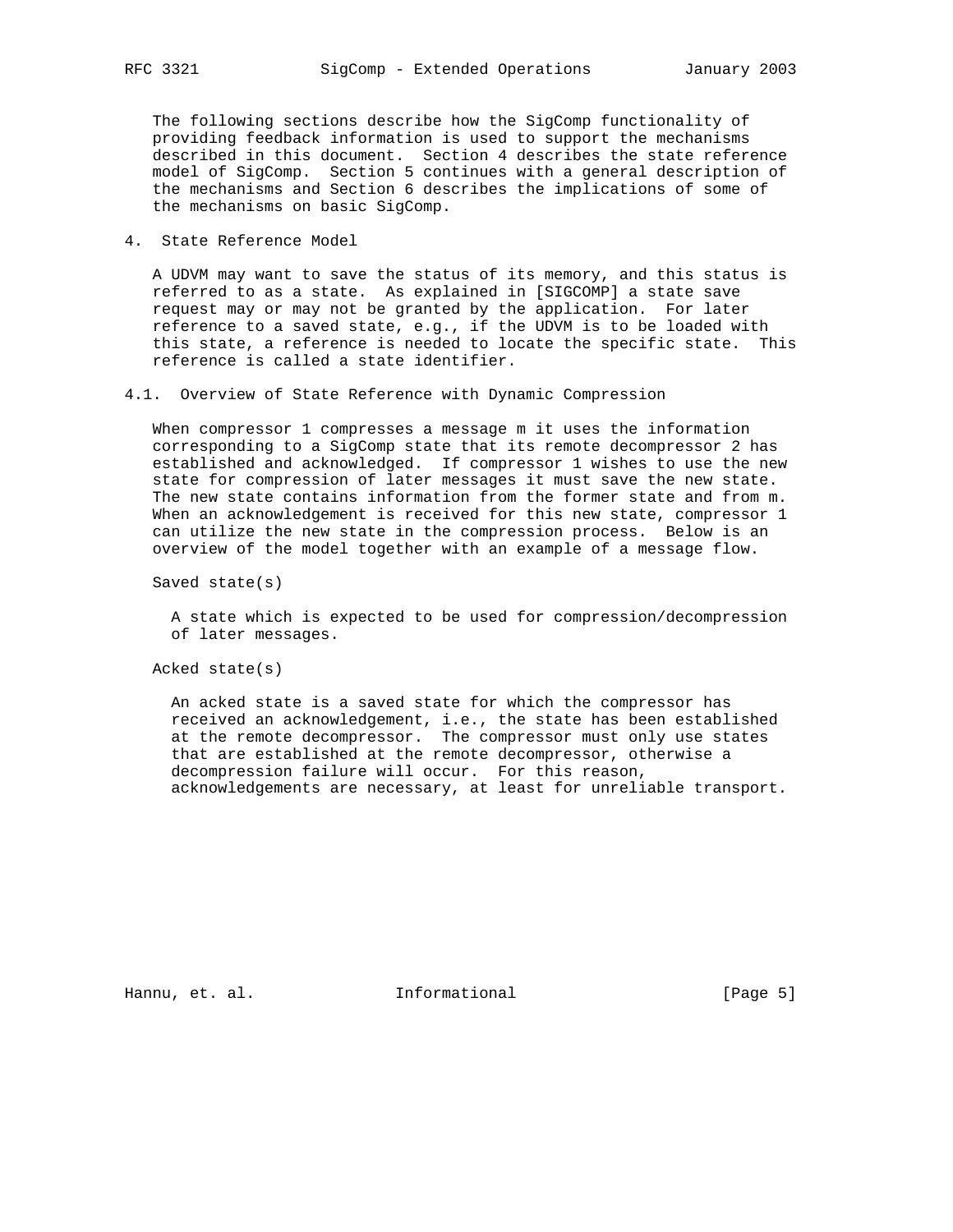|                                  | Compressor 1<br>$+ - - - +$<br>C<br>$+ - - - +$ |                                        | Decompressor 2<br>$+ - - - +$<br>D<br>$+ - - - +$ |
|----------------------------------|-------------------------------------------------|----------------------------------------|---------------------------------------------------|
| Saved                            | Acked<br>$State(s)$ $State(s)$                  |                                        | Saved<br>State(s)                                 |
| $\mathrm{s}$ 0<br>$s1 = s0 + m1$ | $\mathrm{s}$ 0                                  | $--m1(s0) --$<br>$\leftarrow -ack(s1)$ | $\mathrm{s}$ 0<br>s0,s1                           |
| s0,s1                            | s0,s1                                           |                                        |                                                   |
| s0,s1<br>$s2 = s1 + m1$          | s0,s1                                           | $--m2(s1) --$                          | $(m2 \text{ Lost})$                               |
| $s0-s2$<br>$s3 = s1 + m3$        | s0,s1                                           | $--m3(s1) --$                          | s0,s1                                             |
| $s0-s3$                          | s0,s1,s3                                        | $\leftarrow -ack(s3)$                  | $s0, s1, s3 = s1 + m3$                            |

Figure 2. Example of message flow for dynamic compression

 Legend: Message 1 compressed making use of state s0 is denoted  $ml(s0)$ . The notation  $sl=so+ml$  means that state  $sl$  is created using information from state s0 and message m1. ack(s1) means that the creation of state s1 is acknowledged through piggybacking on a message traveling in the reverse direction (which is not shown in the figure).

## 5. Extended Mechanisms

 The following subsections give a general description of the extended mechanisms.

# 5.1. Explicit Acknowledgement Scheme

 For a compressor to be able to utilize a certain state it must know that the remote decompressor has access to this state.

 In the case where compressed messages can be lost or misordered on the path between compressor and decompressor, an acknowledgement scheme must be used to notify the remote compressor that a certain state has been established.

Hannu, et. al. 10 Informational 10 100 [Page 6]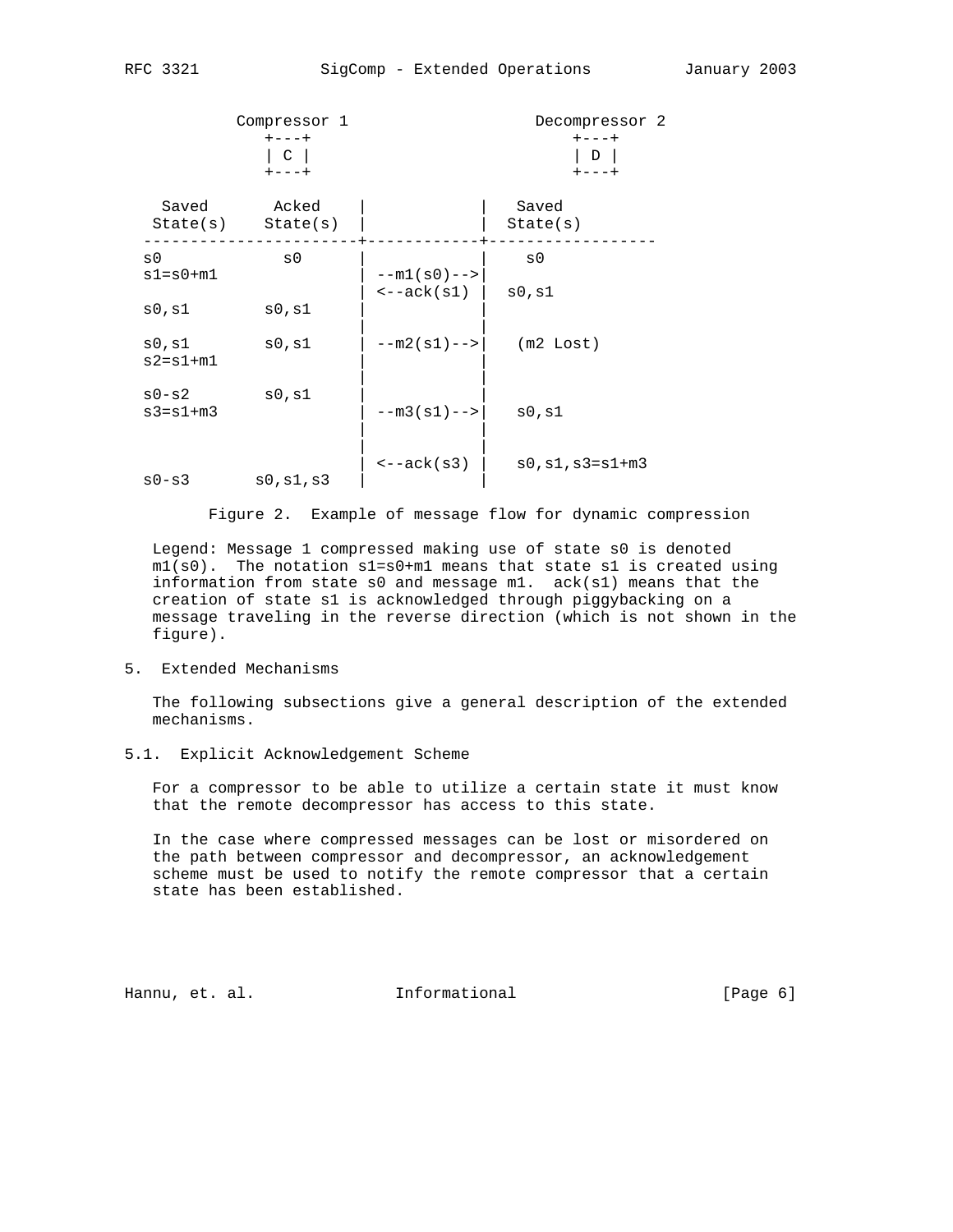Explicit acknowledgements can be initiated either by UDVM-code uploaded to the decompressor by the remote compressor or by the endpoint where the states have been established. These two cases will be explained in more detail in the following two sections.

5.1.1. Remote Compressor Initiated Acknowledgements

 This is the case when e.g., compressor 1 has uploaded UDVM bytecode to decompressor 2. The UDVM bytecode will use the requested feedback field in the announcement information and the returned feedback field in the SigComp header to obtain knowledge about established states at endpoint 2.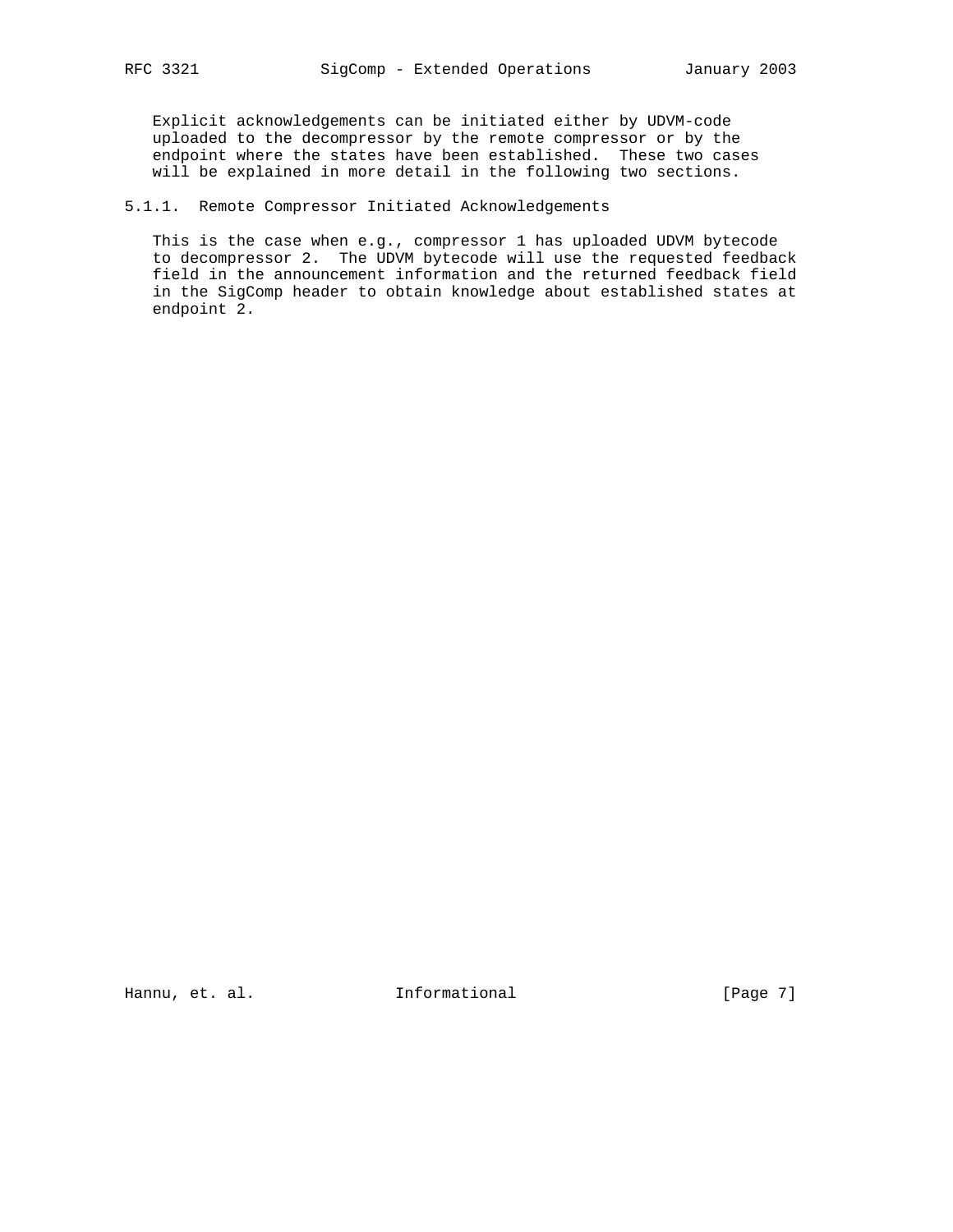Consider Figure 3. An event flow for successful use of remote compressor initiated acknowledgements can be as follows:

- (1): Compressor 1 saves e.g., state(A).
- $(2)$ : The UDVM bytecode to initiate a state save for state(A) is either carried in the compressed message, or can be retrieved by decompressor 2 from a state already saved at endpoint 2.
- (3): As compressor 1 is the initiator of this acknowledgement it can use an arbitrary identifier to be returned to indicate that state(A) has been established. The identifier needs to consist of enough bits to avoid acknowledgement of wrong state. To avoid padding of the feedback items and for simplicity a minimum of 1 octet should be used for the identifier. The identifier is placed at the location of the requested\_feedback\_item [SIGCOMP]. The END-MESSAGE instruction is used to indicate the location of the requested\_feedback\_item to the state handler.
- (4): The requested feedback data is now called returned feedback data as it is placed into the SigComp message at compressor 2.
- (5): The returned feedback item is carried in the SigComp message according to Figure 4: see Section 6.1 and [SIGCOMP].
- (6): The returned feedback item is handled according to: Section 7 of [SIGCOMP]

|                | $2^{\cdot}$ |                  |
|----------------|-------------|------------------|
| Compressor 1   |             | > Decompressor   |
| ----^------    |             | _____^___        |
|                |             | (3)              |
| キーーーVーーーキ      |             | <b>+---v---+</b> |
| State          |             | State            |
| handler        |             | handler          |
| ---^---+       |             | ---^---+         |
| (6)            |             | (4)              |
|                | 5)          |                  |
| Decompressor 1 |             | Compressor       |
|                |             |                  |

# Figure 3. Simplified SigComp endpoints

Hannu, et. al. **Informational** [Page 8]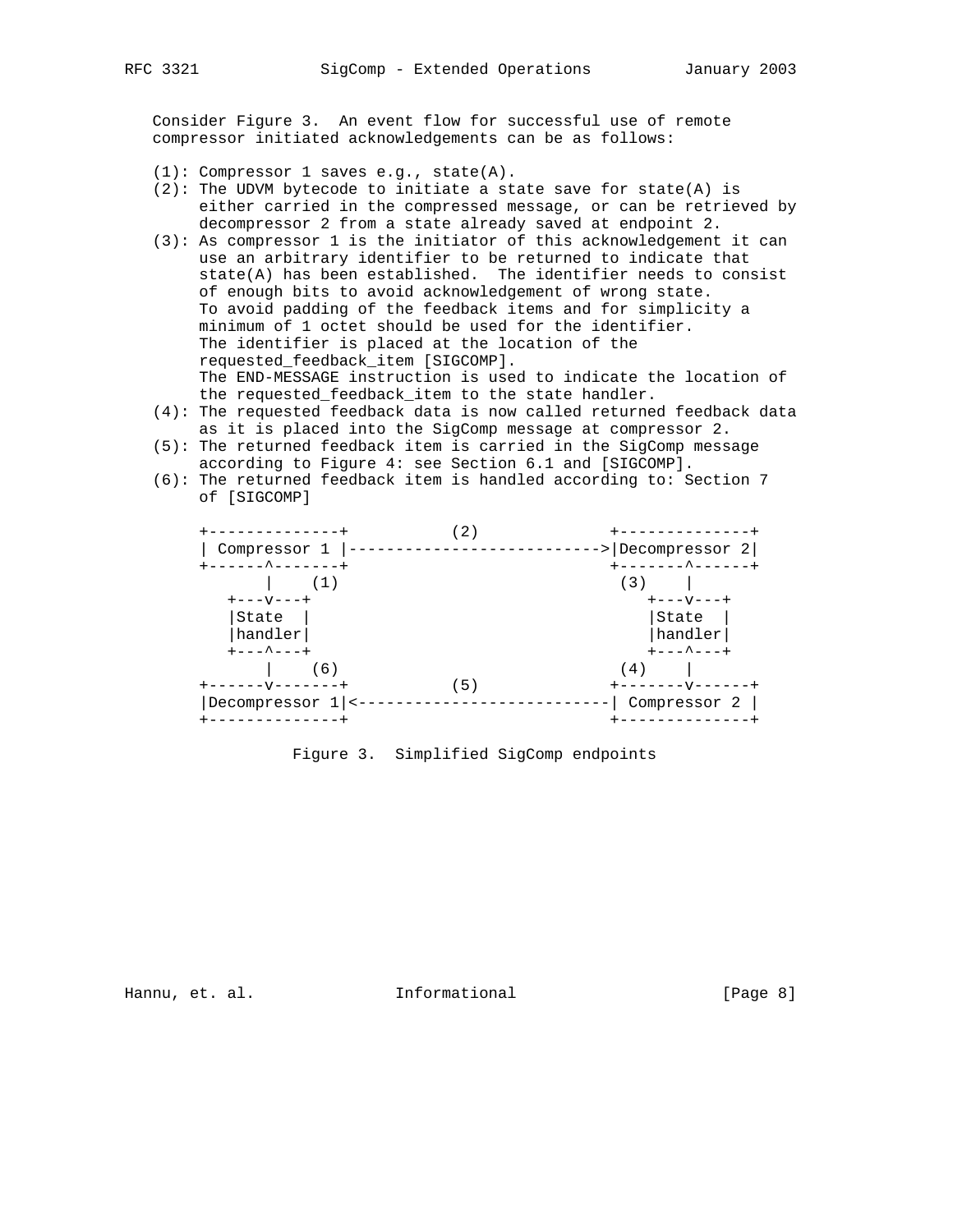# 5.1.2. Local Endpoint Initiated Acknowledgements

 When explicit acknowledgements are provided by an endpoint, the SigComp message will also carry acknowledgements, so-called acked\_state\_id: see Section 2. Consider Figure 3, an event flow for successful use of explicit endpoint initiated acknowledgements can be as follows:

- (1): Compressor 1 saves e.g., state(A).
- $(2)$ : The UDVM bytecode to initiate a state save for state(A) is either carried in the compressed message, or can be retrieved by decompressor 2 from a state already saved at endpoint 2.
- (3): A save state request for state(A) is passed to the state handler using the END-MESSAGE instruction. The application may then grant the state handler permission to save state( $A$ ): see [SIGCOMP].
- (4): Endpoint 2 decides to acknowledge state(A) to endpoint 1. The state identifier (acked\_state\_id) for state(A) is placed in the SigComp message sent from compressor 2 to decompressor 1.
- (5): The UDVM bytecode to initiate (pass) the explicit acknowledgement to endpoint 1 is either carried in the compressed message, or can be retrieved by decompressor 1 from a state already saved at endpoint 1.
- $(6)$ : The acked\_state\_id for state(A) is passed to the state handler by placing the acked\_state\_id at the location of the "returned SigComp parameters" [SIGCOMP], whose location is given to the state handler using the END-MESSAGE instruction.

 Note: When the requested feedback length is non-zero endpoint initiated acknowledgements should not be used, due to possible waste of bandwidth. When deciding to implement this mechanism one should consider whether this is worth the effort as all SigComp implementations will support the feedback mechanism and thus have the possibility to implement the mechanism of Section 5.1.1.

## 5.2. Shared Compression

 To make use of shared compression a compressing endpoint saves the uncompressed version of the compressed message as a state (shared state). As described in Section 2 the reference to a shared state is referred to as shared\_state\_id. The shared state's parameters state\_address and state\_instruction must be set to zero. The state\_retention\_priority must be set to 65535, and the other state parameters are set according to [SIGCOMP]. This is because different compression algorithms may be used to compress application messages traveling in different directions. The shared state is also created on a per-compartment basis, i.e., the shared state is stored in the same memory as the states created by the particular remote

Hannu, et. al. 10 Informational 10 100 [Page 9]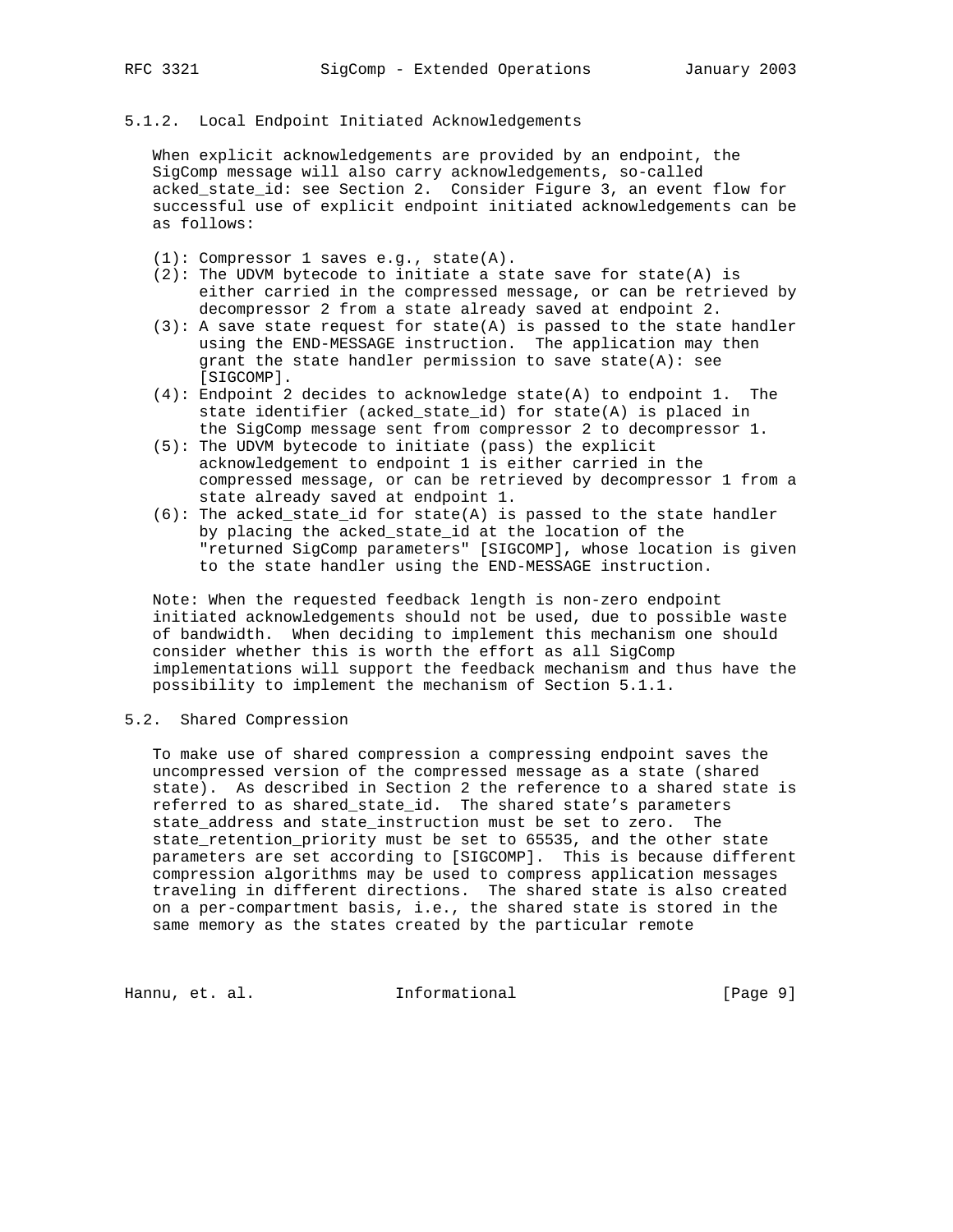compressor. The choice of how to divide the state memory between "ordinary" states and shared states is an implementation decision at the compressor. Note that new shared state items must not be created unless the compressor has made enough state memory available (as decompression failure could occur if the shared state pushed existing state out of the state memory buffer).

 A compressing endpoint must also indicate to the remote compressor that the shared state is available, but only if the local decompressor can retrieve the shared state. The retrieval of the shared state is done according to the state retrieval instruction of the UDVM.

 Consider Figure 3. An event flow for successful use of shared compression can be as follows:

- (1): Compressor 1 saves e.g., state(M), which is the uncompressed version of the current application message to be compressed and sent.
- (2): The UDVM bytecode to indicate the presence of state(M) at endpoint 1 is either carried in the compressed message, or can be retrieved by decompressor 2 from a state already saved at endpoint 2.
- (3): The SHA-1 instruction is used at endpoint 2 to calculate the shared\_state\_id for state(M). The indication is passed to the state handler, by placing the shared identifier at the location of the "returned SigComp parameters" [SIGCOMP]. The location of the "returned SigComp parameters" is given to the state handler using the END-MESSAGE instruction.
- (4): If endpoint 2 uses shared compression, it compares the state identifier values in the "returned SigComp parameters" information with the value it has calculated for the current decompressed message received from endpoint 1. If there is a match then endpoint 2 uses the shared state together with the state it would normally use if shared compression is not supported to compress the next message.
- (5): The UDVM bytecode that will use the shared state (state(M)) in the decompression process at decompressor 1 is either carried in the compressed message, or can be retrieved by decompressor 1 from a state already saved at endpoint 1.
- 5.3. Maintaining State Data Across Application Sessions

 Usually, signaling protocols (e.g., SIP) employ the concept of sessions. However, from the compression point of view, the messages sent by the same source contain redundancies beyond the session boundary. Consequently, it is natural to maintain the state data from the same source across sessions so that high performance can be

Hannu, et. al. 10 Informational 1999 [Page 10]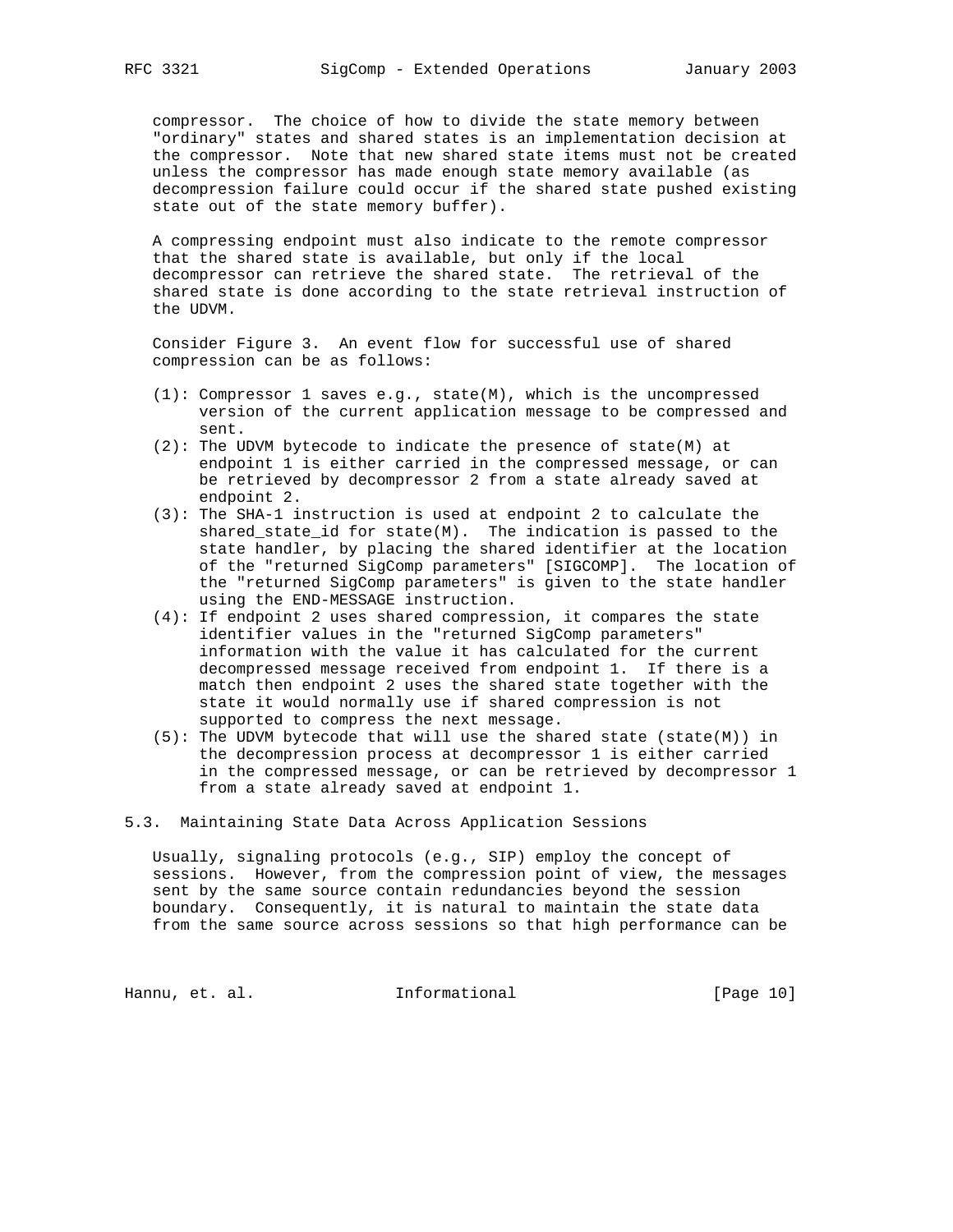achieved and maintained, with the overhead amortized over a much longer period of time than one application session.

 Maintaining states across application sessions can be achieved simply by making the lifetime of a compartment longer than the time duration of a single application session. Note that the states here are referring to those stored on a per-compartment basis, not the locally available states that are stored on a global basis (i.e., not compartment specific).

## 5.4. Use of User-Specific Dictionary

 The concept of the user-specific dictionary is based on the observation that for protocols such as SIP, a given user/device combination will produce some messages containing fields that are always populated with the same data.

 Take SIP as an example. Capabilities of the SIP endpoints are communicated during session initiation, and tend not to change unless the capabilities of the device change. Similarly, user-specific information such as the user's URL, name, and e-mail address will likely not change on a frequent basis, and will appear regularly in SIP signaling exchanges involving a specific user.

 Therefore, a SigComp compressor could include the user-specific dictionary as part of the initial messages to the decompressor, even before any time critical signaling messages are generated from a particular application. This enables an increase in compression efficiency once the messages start to flow.

 Obviously, the user-specific dictionary is a state item that would be good to have as a cross-session state: see Section 5.3.

## 5.5. Checkpoint State

 The following mechanism can be used to avoid decompression failure due to reference to a non-existent state. This may occur in three cases: a) a state is not established at the remote SigComp endpoint due to the loss of a SigComp message; b) a state is not established due to insufficient memory; c) a state has been established but was deleted later due to insufficient memory.

When a compressor sends a SigComp message that will create a new state on the decompressor side, it can indicate that the newly created state will be a checkpoint state by setting state\_retention\_priority [SIGCOMP] to the highest value sent by the same compressor. In addition, a checkpoint state must be explicitly acknowledged by the receiving decompressor to the sending compressor.

Hannu, et. al. 10. Informational 1.1 [Page 11]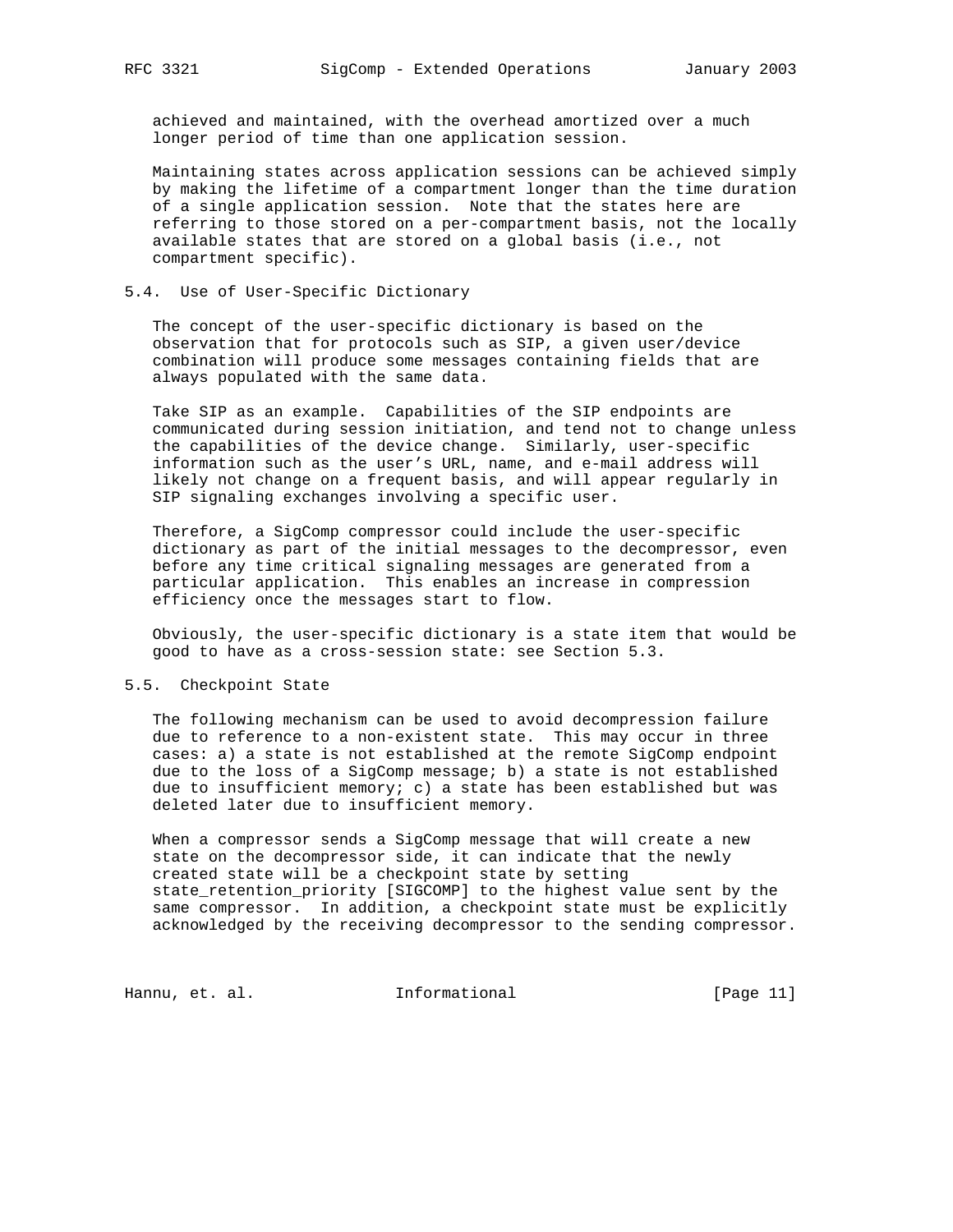Consider Figure 3. An event flow for this kind of state management can be as follows:

- (1): Compressor 1 saves e.g., state(A), which it would like to have as a checkpoint state at decompressor 2.
- (2): The UDVM bytecode to indicate the state priority ([SIGCOMP] state\_retention\_priority) of state(A) and initiate a state save for state(A) is either carried in the compressed message, or can be retrieved by decompressor 2 from a state already saved at endpoint 2.
- (3): A save state request for state(A) is passed to the state handler using the END-MESSAGE instruction, including the indication of the state priority. The application grants the saving of state(A): see [SIGCOMP].
- (4): An acknowledgement for state(A) (the checkpoint state) is returned to endpoint 2 using one of the mechanisms described in Section 5.1.

 Note: To avoid using a state that has been deleted due to insufficient memory a compressor must keep track of the memory available for saving states at the remote endpoint. The SigComp parameter state\_memory\_size which is announced by the SigComp feedback mechanism can be used to infer if a previous checkpoint state has been deleted (by a later checkpoint state creation request) due to lack of memory.

5.6. Implicit Deletion for Dictionary Update

 Usually a state consists of two parts: UDVM bytecode and dictionary. When dynamic compression is applied, new content needs to be added to the dictionary. To keep an upper bound of the memory consumption such as in the case for a low end mobile terminal, existing content of the dictionary must be deleted to make room for the new content.

 Instead of explicitly signaling which parts of the dictionary need to be deleted on a per message basis, an implicit deletion approach may be applied. Specifically, some parts of the dictionary are chosen to be deleted according to a well-defined algorithm that is known and applied in the same way at both compressor and decompressor. For instance, the algorithm can be part of the predefined UDVM bytecode that is agreed between the two SigComp endpoints. As input to the algorithm, one provides the total number of bytes to be deleted. The algorithm then specifies which parts of the dictionary are to be deleted. Since the same algorithm is applied at both SigComp endpoints, there is no need for explicit signaling on a per message basis. This may lead to higher compression efficiency due to the avoidance of

Hannu, et. al. **Informational** [Page 12]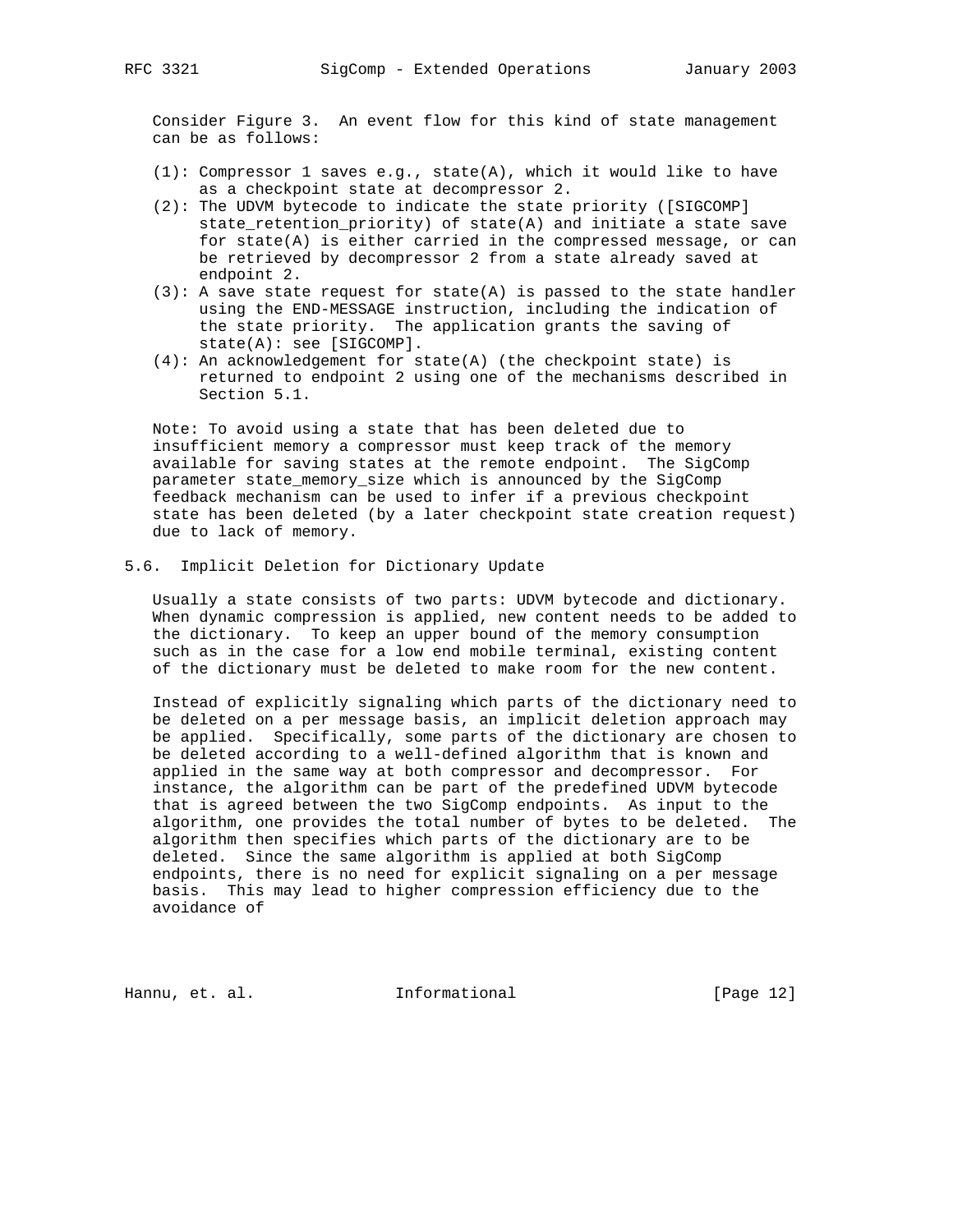signaling overhead. It also means more robustness as there are no signaling bits on the wire that are subject to possible transmission errors/losses.

6. Implications on SigComp

 The extended features will have implications on the SigComp messages sent between the compressor and its remote decompressor, and on how to interpret e.g., returned SigComp parameters [SIGCOMP]. However, except for the mandatory bytes of the SigComp messages [SIGCOMP], the final message formats used are implementation issues. Note that an implementation that does not make use of explicit acknowledgements and/or shared compression is not affected, even if it receives this kind of feedback.

6.1. Implications on SigComp Messages

 To support the extended features, SigComp messages must carry the indications and information addressed in Section 5. For example to support shared compression and explicit acknowledgements the SigComp messages need to convey the following information:

- The acked\_state\_id as described in Sections 2 and 5.1.
- The shared\_state\_id as described in Sections 2 and 5.2.

Hannu, et. al. 10 Informational 1999 [Page 13]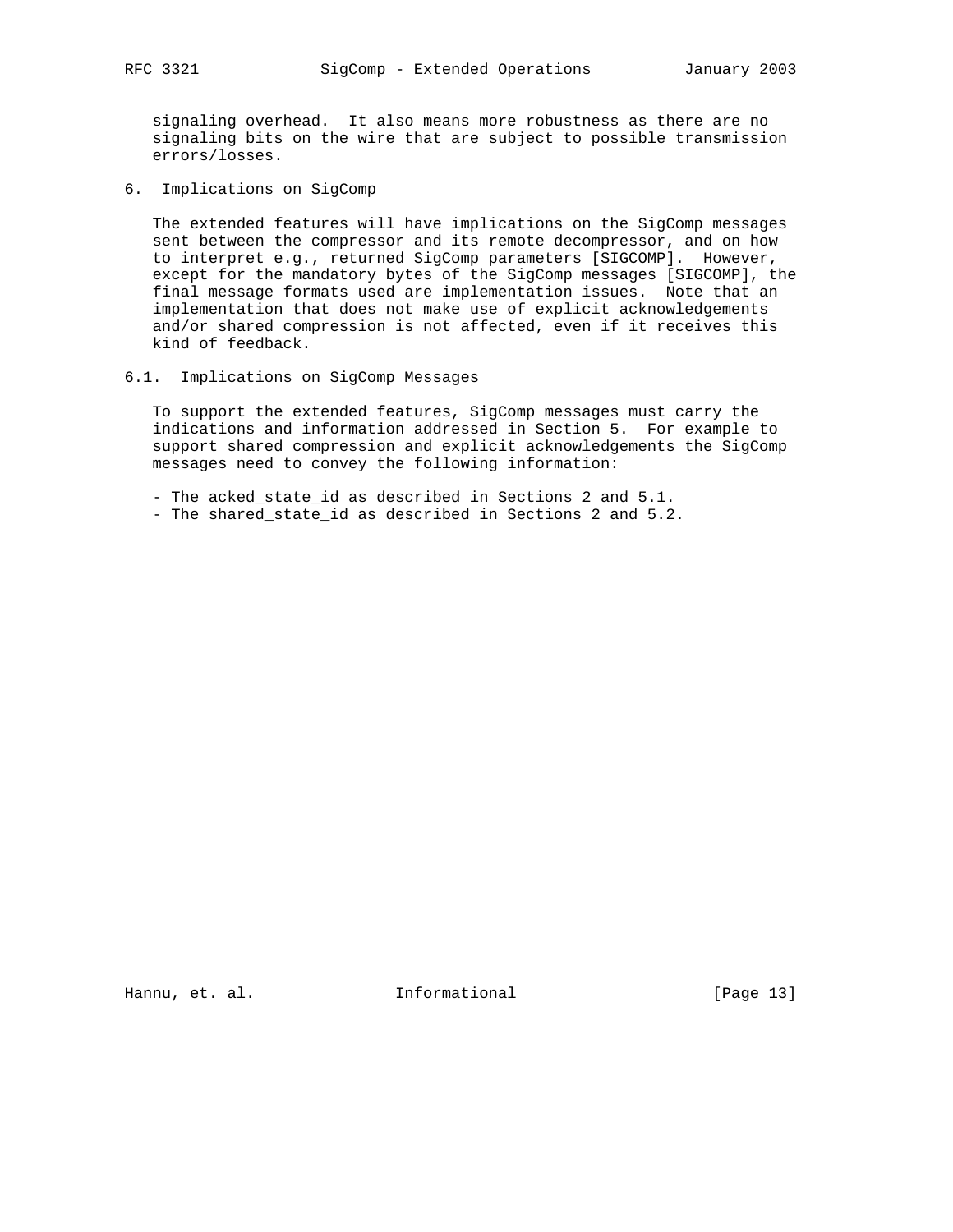Figure 4 depicts the format of a SigComp message according to [SIGCOMP]:

 0 1 2 3 4 5 6 7 0 1 2 3 4 5 6 7 +---+---+---+---+---+---+---+---+ +---+---+---+---+---+---+---+---+ | 1 1 1 1 1 | T | len | | 1 1 1 1 1 | T | 0 | +---+---+---+---+---+---+---+---+ +---+---+---+---+---+---+---+---+ | | | | : returned feedback item : : returned feedback item : | | | | +---+---+---+---+---+---+---+---+ +---+---+---+---+---+---+---+---+ | | | code\_len | : partial state identifier : +---+---+---+---+---+---+---+---+ | | | code\_len | destination | +---+---+---+---+---+---+---+---+ +---+---+---+---+---+---+---+---+ | | | | : remaining SigComp message : : uploaded UDVM bytecode : | | | | +---+---+---+---+---+---+---+---+ +---+---+---+---+---+---+---+---+ | | : remaining SigComp message : | | +---+---+---+---+---+---+---+---+

Figure 4. Format of a SigComp message

 The format of the field "remaining SigComp message" is an implementation decision by the compressor which supplies the UDVM bytecode. Therefore there is no need to specify a message format to carry the information necessary for the extended features described in this document.

Hannu, et. al. 10. Informational 1.1 [Page 14]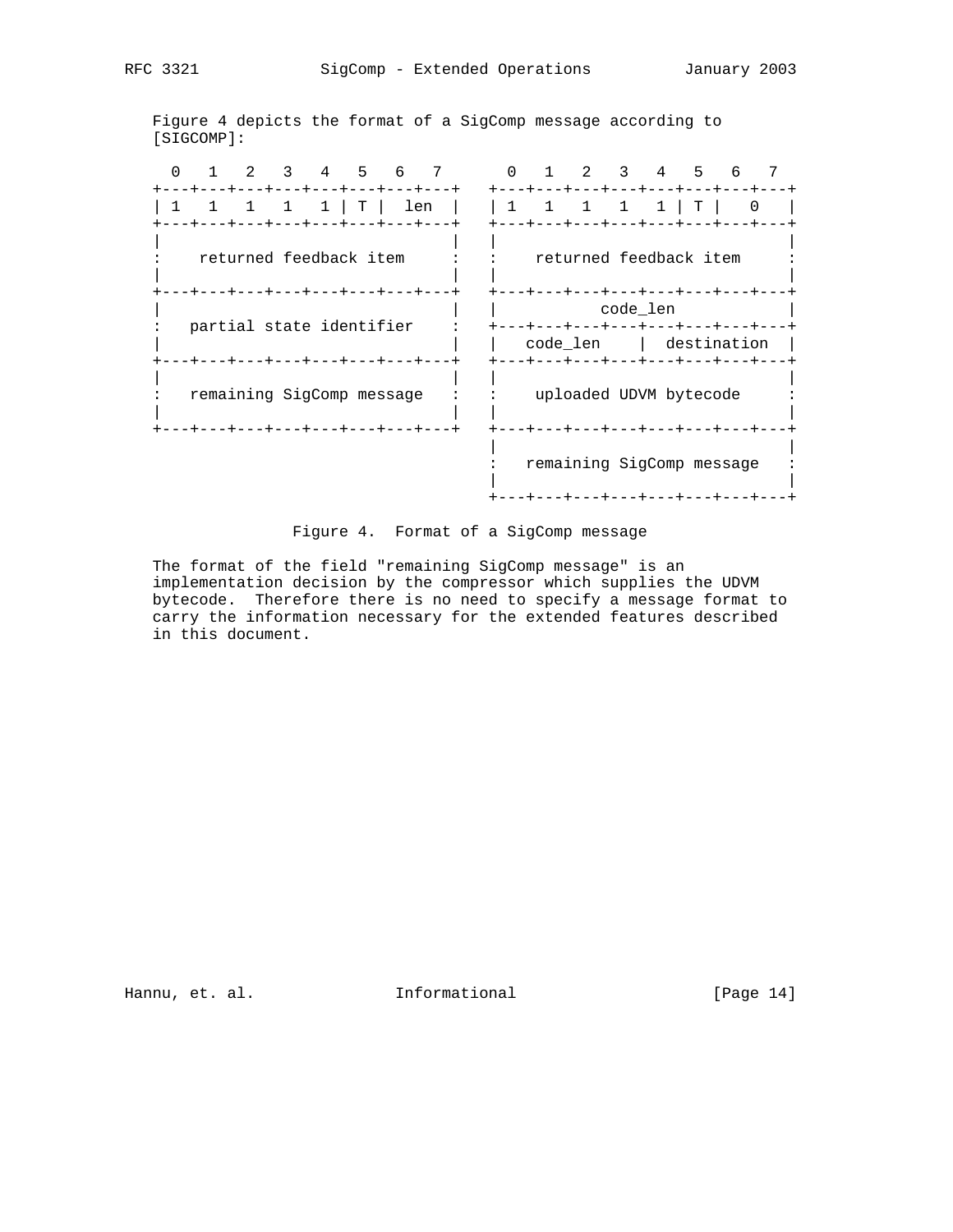Figure 5 depicts an example of what the "remaining SigComp message" with support for shared compression and explicit acknowledgements, could look like. Note that this is only an example; the format is an implementation decision.

 0 1 2 3 4 5 6 7 +---+---+---+---+---+---+---+---+ | Format according to Figure 4 | : except for the field called : | "remaining SigComp message" | "remaining SigComp message" field +---+---+---+---+---+---+---+---+ --------  $| s | a | r |$  Reserved | +---+---+---+---+---+---+---+---+ | | | | : shared\_state\_id\* : Present if 's' is set | | | +---+---+---+---+---+---+---+---+ | | | | : acked\_state\_id\* : Present if 'a' is set | | | +---+---+---+---+---+---+---+---+ | | | | : Rest of the SigComp message : | | v +---+---+---+---+---+---+---+---+ --------------

- Figure 5. Example of SigComp message for some of the extended features.
- 'r' : If set, then a state corresponding to the decompressed version of this compressed message (shared state) was saved at the compressor.
- \* : The length of the shared\_state\_id and acked\_state\_id fields are of the same length as the partial state identifier.
- 6.2. Extended SigComp Announcement/Feedback Format

 This section describes how the "returned\_SigComp\_parameters" [SIGCOMP] information is interpreted to provide feedback according to Section 5.1 and 5.2.

 The partial\_state\_identifiers correspond to the hash\_value for states that have been established at the remote endpoint after the reception of SigComp messages, i.e., these are acknowledgements for established states and may be used for compression. The partial\_state\_identifiers may also announce "global state" that is not mapped to any particular compartment and is not established upon the receipt of a SigComp message.

Hannu, et. al. 10. Informational 1999 [Page 15]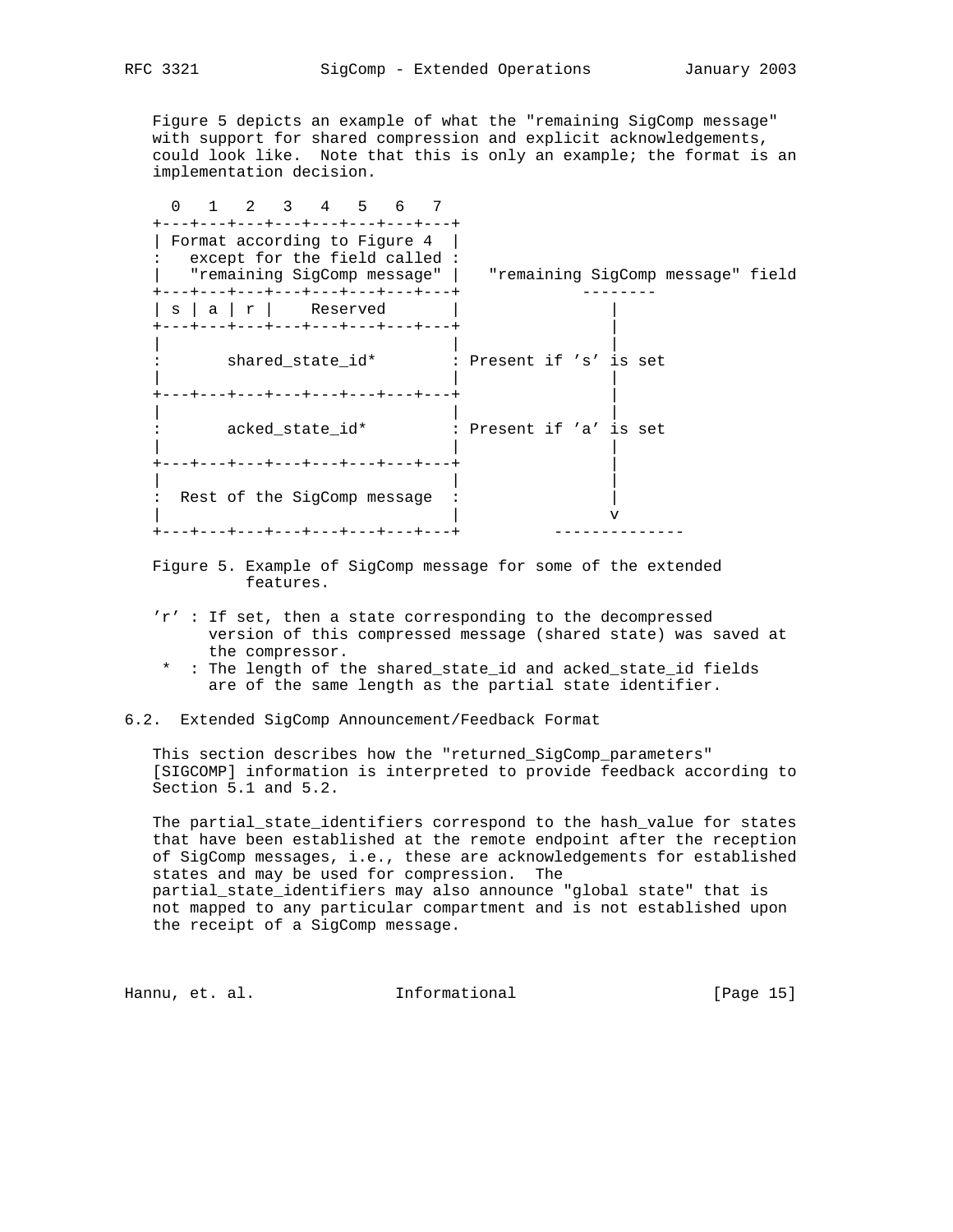It is up to the implementation to deduce what kind of state each partial\_state\_identifier refers to, e.g., an acknowledged state or a shared state. In case a SigComp message that includes state identifiers for shared states and/or acknowledged states is received by a basic SigComp implementation, these identifiers will be ignored.

 The I-bit of the requested feedback format is provided to switch off the list of locally available state items. An endpoint that wishes to receive shared\_state\_id must not set the I-bit to 1. The endpoint storing shared states and sending the list of locally available states to its remote endpoint must be careful when taking the decision whether to exclude or include different types of the locally available states (i.e., shared states or states of e.g., well-known algorithms) from/to the list.

#### 6.3. Acknowledgement Optimization

 If shared compression is used between two endpoints (see Figure 1) then there exists an optimization, which, if implemented, makes an acked\_state\_id in the SigComp message unnecessary:

Compressor  $1$  saves a shared state(M), which is the uncompressed version of the current compressed message (message m) to be sent. Compressor 1 also sets bit 'r' (see Figure 5), to signal that state(M) can be used by endpoint 2 in the compression process. The acked\_state\_id for state(S), which was created at endpoint 2 upon the decompression of message m, may not have to be explicitly placed in the compressed messages from compressor 2 if the shared state(M) is used in the compression process.

 When endpoint 1 notices that shared state(M) is requested by decompressor 1, it implicitly knows that state(S) was created at endpoint 2. This follows since:

- \* Compressor 1 has instructed decompressor 2 to save state(S).
- \* The indication of shared state(M) would never have been received by compressor 2 if state(S) had not been successfully saved, because if a state save request is denied then the corresponding announcement information is discarded by the state handler.

 Note: Endpoint 1's state handler must maintain a mapping between state(M) and state(S) for this optimization to work.

 Note: The only state that is acknowledged by this feature is the state that was created by combining the state used for compression of the message and the message itself. For any other case the acked\_state\_id has to be used.

Hannu, et. al. 10 Informational 1999 [Page 16]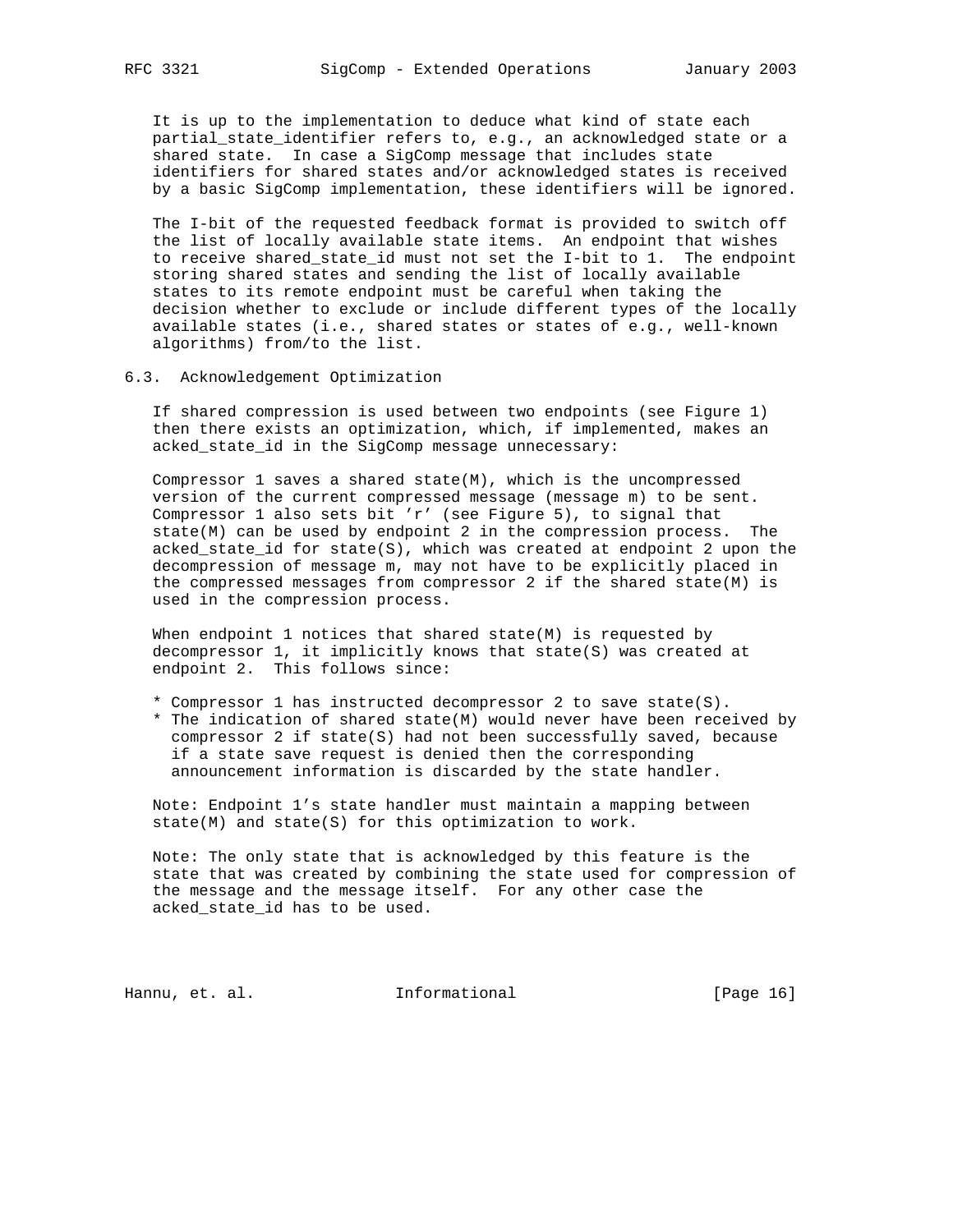Note: There is a possibility that state(S) is discarded due to lack of state memory even though the announcement information is successfully forwarded. This possibility must be taken into account (otherwise a decompression failure may occur); this can be done by using the SigComp parameter state\_memory\_size which is announced by the SigComp feedback mechanism. The endpoint can use this parameter to infer if a state creation request has failed due to lack of memory.

7. Security Considerations

 The features in this document are believed not to add any security risks to the ones mentioned in [SIGCOMP].

8. IANA Considerations

This document does not require any IANA involvement.

9. Acknowledgements

 Thanks to Carsten Bormann, Christopher Clanton, Miguel Garcia, Lars- Erik Jonsson, Khiem Le, Mats Nordberg, Jonathan Rosenberg and Krister Svanbro for valuable input.

10. Intellectual Property Right Considerations

 The IETF has been notified of intellectual property rights claimed in regard to some or all of the specification contained in this document. For more information consult the online list of claimed rights.

- 11. References
	- [SIP] Rosenberg, J., Schulzrinne, H., Camarillo, G., Johnston, A., Peterson, J., Sparks, R., Handley, M. and E. Schooler, "SIP: Session Initiation Protocol", RFC 3261, June 2002.
	- [SIGCOMP] Price R., Bormann, C., Christoffersson, J., Hannu, H., Liu, Z. and J. Rosenberg, "Signaling Compression (SigComp)", RFC 3320, January 2003.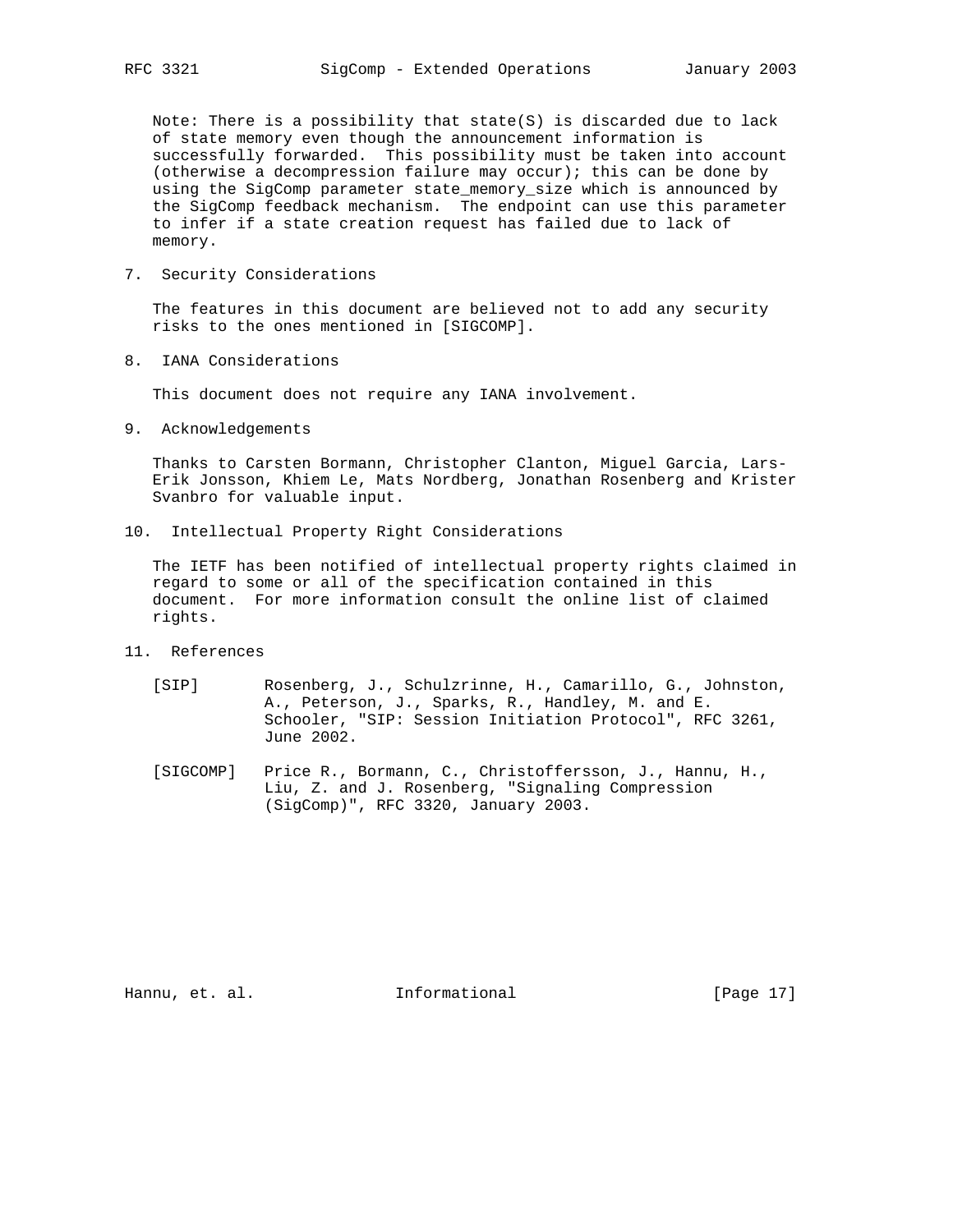12. Authors' Addresses Hans Hannu Box 920 Ericsson AB SE-971 28 Lulea, Sweden Phone: +46 920 20 21 84 EMail: hans.hannu@epl.ericsson.se Jan Christoffersson Box 920 Ericsson AB SE-971 28 Lulea, Sweden Phone: +46 920 20 28 40 EMail: jan.christoffersson@epl.ericsson.se Stefan Forsgren EMail: StefanForsgren@alvishagglunds.se Ka-Cheong Leung Department of Computer Science Texas Tech University Lubbock, TX 79409-3104 United States of America Phone: +1 806 742-3527 EMail: kcleung@cs.ttu.edu Zhigang Liu Nokia Research Center 6000 Connection Drive Irving, TX 75039, USA Phone: +1 972 894-5935 EMail: zhigang.c.liu@nokia.com Richard Price Roke Manor Research Ltd Romsey, Hants, SO51 0ZN, United Kingdom Phone: +44 1794 833681 EMail: richard.price@roke.co.uk

Hannu, et. al. **Informational** [Page 18]